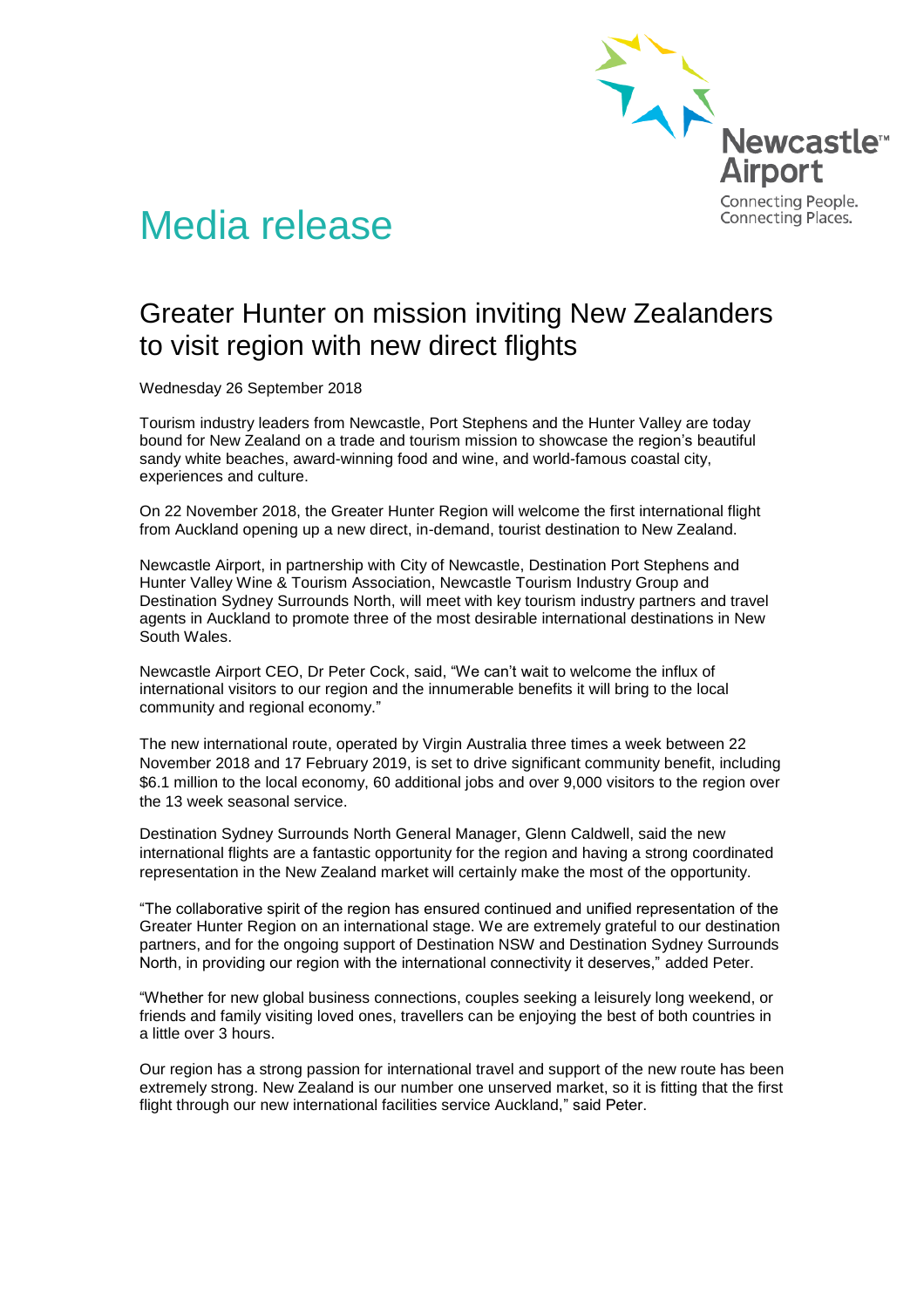

In addition to several official meetings, the trade mission will host a function for New Zealand travel agents and wholesaler, and an exhibit at the Flight Centre Travel Expo on Saturday 29 September, which attracts over 10,000 consumers to promote the new services and travel to the Greater Hunter Region.

**Ends.**

Media contact Crystal Bergemann, Newcastle Airport, Marketing and Communication Manager 02 4928 9811 or 0427 333 021 [www.newcastleairport.com.au](http://www.newcastleairport.com.au/)